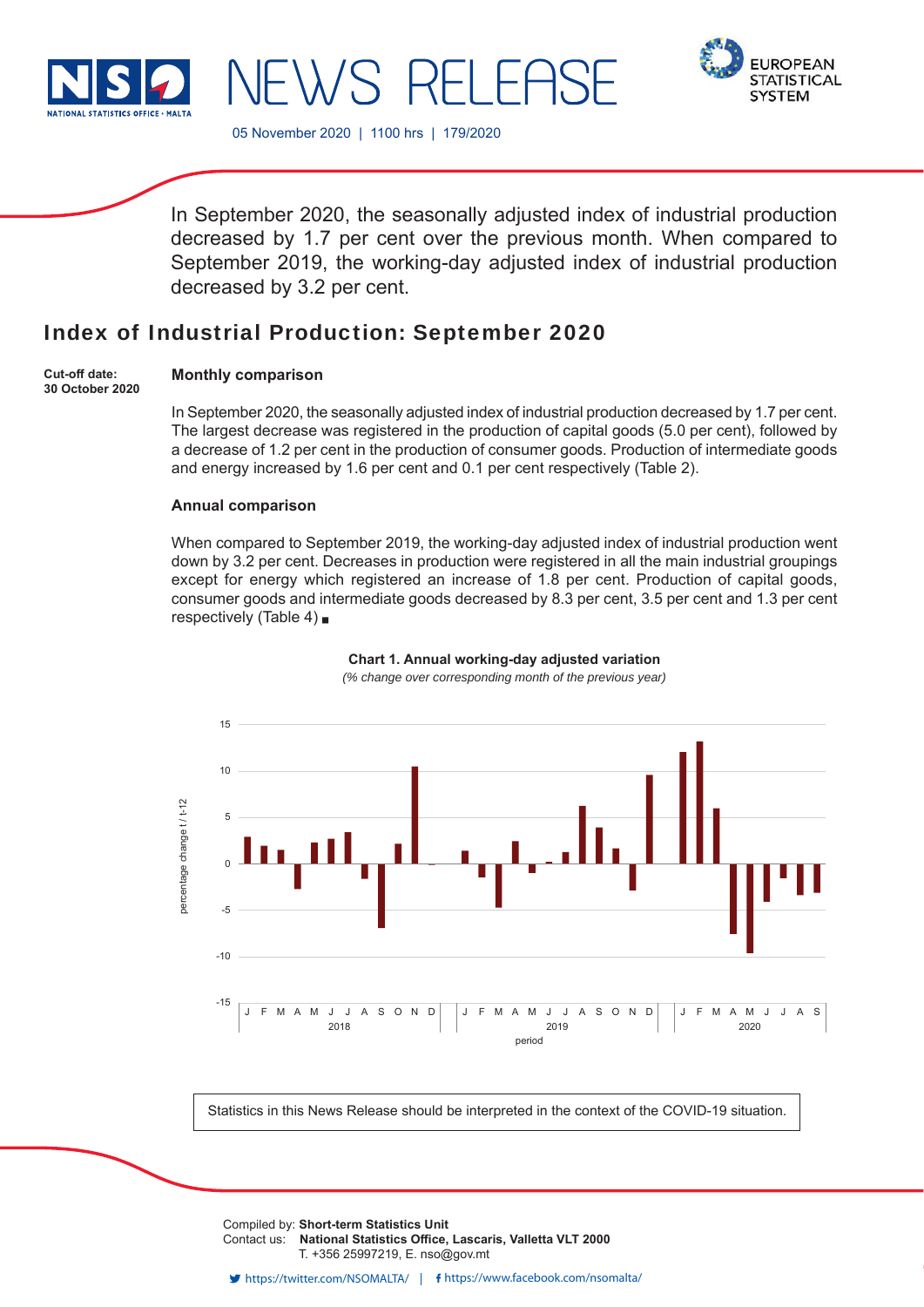| Main industrial grouping   | Sep 19 | <b>Oct 19</b> | Nov 19 | <b>Dec 19</b> | <b>Jan 20</b> | Feb 20 | <b>Mar 20</b> | Apr 20 | <b>May 20</b> | <b>Jun 20</b> | <b>Jul 20</b> | Aug 20 | Sep 20 |
|----------------------------|--------|---------------|--------|---------------|---------------|--------|---------------|--------|---------------|---------------|---------------|--------|--------|
| Intermediate goods         | 101.6  | 101.7         | 102.2  | 100.7         | 102.5         | 103.4  | 101.5         | 96.3   | 93.0          | 93.4          | 94.8          | 95.6   | 97.1   |
| Energy                     | 131.5  | 137.0         | 132.2  | 143.9         | 170.8         | 167.1  | 151.8         | 140.4  | 140.3         | 140.4         | 136.5         | 134.1  | 134.2  |
| Capital goods              | 106.9  | 105.6         | 103.0  | 112.7         | 114.0         | 110.0  | 95.0          | 82.4   | 81.6          | 88.0          | 98.2          | 103.8  | 98.6   |
| Consumer goods             | 100.4  | 97.8          | 97.7   | 104.5         | 100.0         | 100.3  | 94.4          | 89.3   | 91.5          | 96.3          | 97.3          | 97.9   | 96.7   |
| of which:                  |        |               |        |               |               |        |               |        |               |               |               |        |        |
| Durable consumer goods     | 97.9   | 93.2          | 94.1   | 99.6          | 92.8          | 93.5   | 90.6          | 86.1   | 86.6          | 91.7          | 89.9          | 94.2   | 89.0   |
| Non-durable consumer goods | 100.6  | 98.2          | 97.9   | 103.7         | 101.0         | 101.0  | 94.9          | 89.6   | 91.8          | 96.5          | 97.6          | 98.1   | 97.0   |
| <b>Total production</b>    | 105.3  | 105.1         | 105.2  | 109.1         | 111.3         | 110.6  | 103.5         | 96.6   | 95.8          | 99.9          | 102.1         | 103.8  | 102.0  |

#### Table 1. Industrial production indices by period and main industrial grouping *(seasonally adjusted; 2015=100)*

#### *(seasonally adjusted)* Table 2. Monthly variation by period and main industrial grouping

| Main industrial grouping   | Sep 19 | Oct 19 | Nov 19 | <b>Dec 19</b> | <b>Jan 20</b> | Feb 20 | <b>Mar 20</b> | Apr 20  | May 20 | <b>Jun 20</b> | <b>Jul 20</b> | Aug 20 | Sep 20 |
|----------------------------|--------|--------|--------|---------------|---------------|--------|---------------|---------|--------|---------------|---------------|--------|--------|
| Intermediate goods         | 0.6    | 0.1    | 0.5    | $-1.5$        | 1.8           | 0.9    | $-1.8$        | $-5.1$  | $-3.4$ | 0.4           | 1.5           | 0.8    | 1.6    |
| Energy                     | $-6.0$ | 4.2    | $-3.5$ | 8.9           | 18.7          | $-2.2$ | $-9.2$        | $-7.5$  | $-0.1$ | 0.1           | $-2.8$        | $-1.8$ | 0.1    |
| Capital goods              | 1.2    | $-1.2$ | $-2.5$ | 9.4           | 1.2           | $-3.5$ | $-13.6$       | $-13.3$ | $-1.0$ | 7.8           | 11.6          | 5.7    | $-5.0$ |
| Consumer goods             | $-0.4$ | $-2.6$ | $-0.1$ | 7.0           | $-4.3$        | 0.3    | $-5.9$        | $-5.4$  | 2.5    | 5.2           | 1.0           | 0.6    | $-1.2$ |
| of which:                  |        |        |        |               |               |        |               |         |        |               |               |        |        |
| Durable consumer goods     | 1.5    | $-4.8$ | 1.0    | 5.8           | $-6.8$        | 0.8    | $-3.1$        | $-5.0$  | 0.6    | 5.9           | $-2.0$        | 4.8    | $-5.5$ |
| Non-durable consumer goods | $-0.4$ | $-2.4$ | $-0.3$ | 5.9           | $-2.6$        | 0.0    | $-6.0$        | $-5.6$  | 2.5    | 5.1           | 1.1           | 0.5    | $-1.1$ |
| <b>Total production</b>    | $-2.2$ | $-0.2$ | 0.1    | 3.7           | 2.0           | $-0.6$ | $-6.5$        | $-6.7$  | $-0.8$ | 4.2           | 2.3           | 1.6    | $-1.7$ |

Notes:

1. Table 2 shows percentage change compared to the previous month.

2. The calculation of growth rates from the indices table may differ slightly from the published growth rates, due to rounding.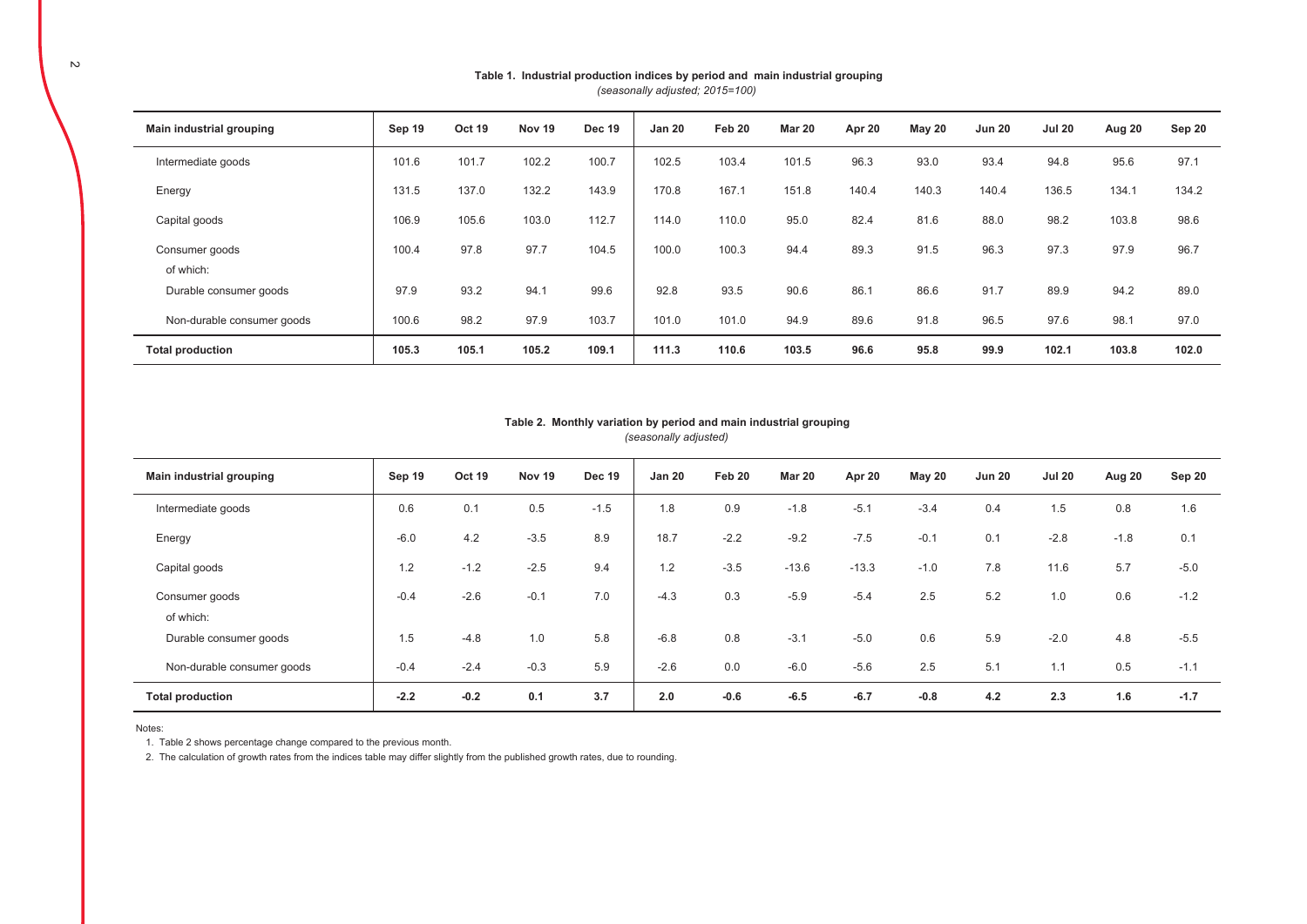| Main industrial grouping   | Sep 18 | Sep 19 | Oct 19 | Nov 19 | <b>Dec 19</b> | <b>Jan 20</b> | Feb 20 | <b>Mar 20</b> | Apr 20 | May 20 | <b>Jun 20</b> | <b>Jul 20</b> | Aug 20 | Sep 20 |
|----------------------------|--------|--------|--------|--------|---------------|---------------|--------|---------------|--------|--------|---------------|---------------|--------|--------|
| Intermediate goods         | 106.7  | 104.8  | 108.0  | 105.6  | 86.4          | 99.5          | 105.5  | 114.0         | 95.2   | 92.6   | 97.3          | 94.7          | 81.7   | 103.4  |
| Energy                     | 150.6  | 140.8  | 139.1  | 120.1  | 137.8         | 171.4         | 152.6  | 139.6         | 125.0  | 132.3  | 142.9         | 160.2         | 164.3  | 143.3  |
| Capital goods              | 103.5  | 107.5  | 110.0  | 105.1  | 105.2         | 116.6         | 108.2  | 102.9         | 84.5   | 79.3   | 89.3          | 95.6          | 95.9   | 98.6   |
| Consumer goods             | 95.8   | 107.5  | 105.3  | 106.0  | 82.8          | 92.8          | 94.4   | 92.7          | 86.7   | 94.8   | 99.4          | 105.5         | 97.9   | 103.7  |
| of which:                  |        |        |        |        |               |               |        |               |        |        |               |               |        |        |
| Durable consumer goods     | 95.4   | 98.8   | 97.0   | 96.5   | 92.6          | 94.3          | 93.5   | 91.6          | 86.1   | 87.3   | 91.4          | 92.5          | 86.0   | 89.8   |
| Non-durable consumer goods | 95.8   | 108.0  | 105.8  | 106.6  | 82.2          | 92.7          | 94.4   | 92.7          | 86.7   | 95.3   | 99.9          | 106.3         | 98.6   | 104.5  |
| <b>Total production</b>    | 106.8  | 111.0  | 111.1  | 107.5  | 95.1          | 108.9         | 107.2  | 105.5         | 92.9   | 95.8   | 102.3         | 107.8         | 102.1  | 107.5  |

## Table 3. Industrial production indices by period and main industrial grouping

*(working-day adjusted; 2015=100)*

#### *(working-day adjusted)* Table 4. Annual variation by period and main industrial grouping

| Main industrial grouping    | Sep 18 | Sep 19 | Oct 19 | Nov 19  | <b>Dec 19</b> | <b>Jan 20</b> | Feb 20 | <b>Mar 20</b> | Apr 20  | May 20  | <b>Jun 20</b> | <b>Jul 20</b> | Aug 20 | Sep 20 |
|-----------------------------|--------|--------|--------|---------|---------------|---------------|--------|---------------|---------|---------|---------------|---------------|--------|--------|
| Intermediate goods          | $-3.8$ | $-1.8$ | $-3.1$ | $-0.7$  | $-0.6$        | $-4.1$        | 4.4    | 4.4           | $-9.7$  | $-16.3$ | $-6.1$        | $-6.7$        | $-8.0$ | $-1.3$ |
| Energy                      | 0.9    | $-6.5$ | $-0.5$ | $-11.6$ | 6.0           | 17.6          | 30.3   | 16.8          | 3.4     | $-0.5$  | $-3.8$        | 1.6           | $-3.5$ | 1.8    |
| Capital goods               | 5.3    | 3.9    | $-2.8$ | $-10.2$ | 6.6           | 12.9          | 5.4    | $-7.1$        | $-19.8$ | $-24.5$ | $-19.1$       | $-6.8$        | $-1.1$ | $-8.3$ |
| Consumer goods<br>of which: | 14.7   | 12.2   | 7.6    | 3.0     | 21.0          | 19.6          | 15.7   | 10.8          | $-3.7$  | $-1.8$  | 5.4           | 2.0           | $-2.3$ | $-3.5$ |
| Durable consumer goods      | 4.2    | 3.6    | $-2.7$ | $-1.1$  | 3.7           | $-2.2$        | $-1.3$ | $-4.4$        | $-10.3$ | $-9.4$  | $-1.7$        | $-7.0$        | $-1.6$ | $-9.1$ |
| Non-durable consumer goods  | 15.2   | 12.7   | 8.2    | 3.2     | 22.4          | 21.2          | 16.7   | 11.8          | $-3.3$  | $-1.4$  | 5.8           | 2.5           | $-2.3$ | $-3.2$ |
| <b>Total production</b>     | 6.2    | 3.9    | 1.7    | $-2.9$  | 9.6           | 12.0          | 13.2   | 6.0           | $-7.6$  | $-9.6$  | $-4.1$        | $-1.6$        | $-3.4$ | $-3.2$ |

Notes:

1. Table 4 shows percentage change compared to the corresponding month of the previous year.

2. The calculation of growth rates from the indices table may differ slightly from the published growth rates, due to rounding.